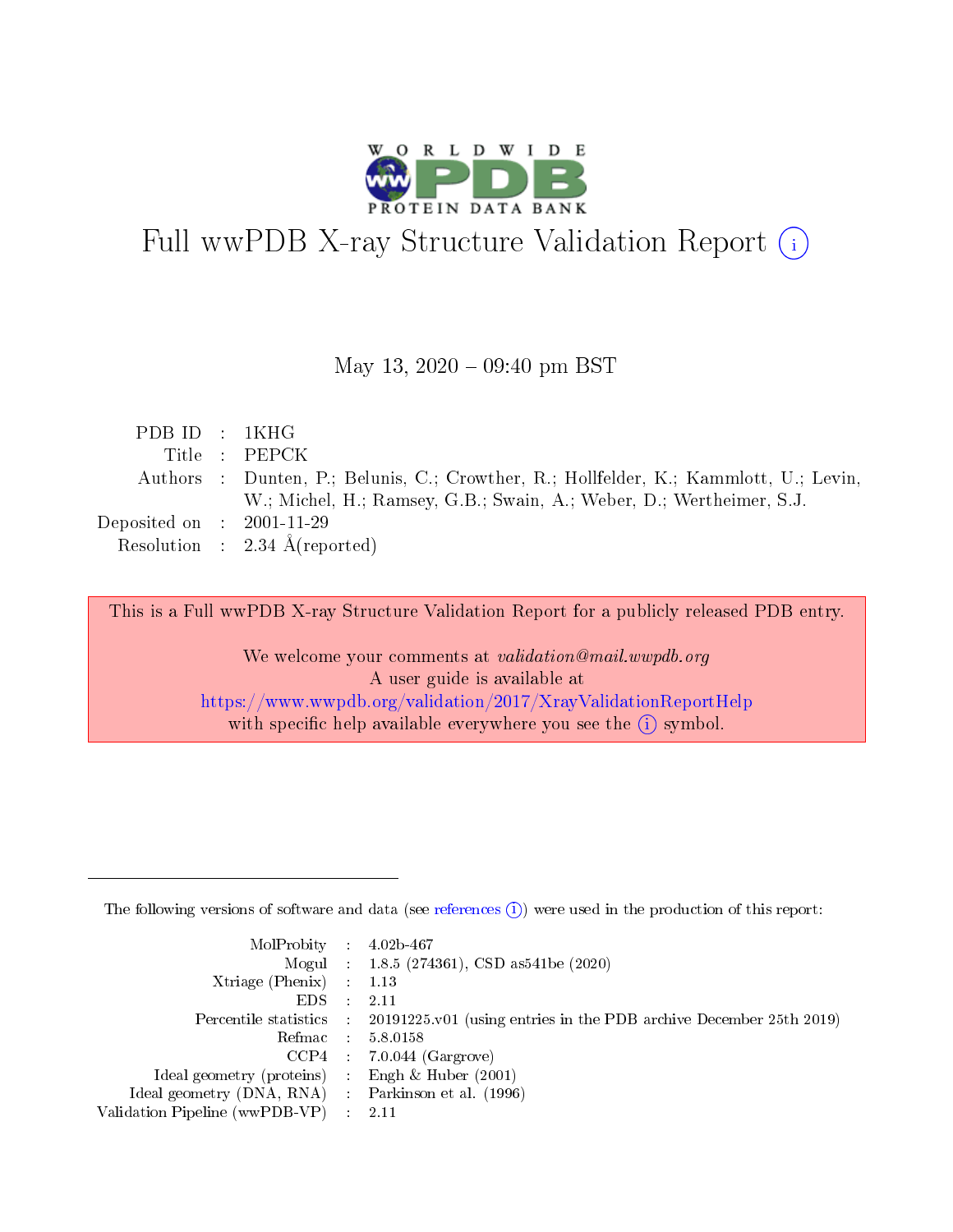# 1 [O](https://www.wwpdb.org/validation/2017/XrayValidationReportHelp#overall_quality)verall quality at a glance  $(i)$

The following experimental techniques were used to determine the structure: X-RAY DIFFRACTION

The reported resolution of this entry is 2.34 Å.

Percentile scores (ranging between 0-100) for global validation metrics of the entry are shown in the following graphic. The table shows the number of entries on which the scores are based.



| Metric                | Whole archive<br>$(\#\mathrm{Entries})$ | Similar resolution<br>$(\#\text{Entries}, \text{resolution range}(\textup{\AA}))$ |  |  |
|-----------------------|-----------------------------------------|-----------------------------------------------------------------------------------|--|--|
| $R_{free}$            | 130704                                  | 2096 (2.36-2.32)                                                                  |  |  |
| Clashscore            | 141614                                  | $2193(2.36-2.32)$                                                                 |  |  |
| Ramachandran outliers | 138981                                  | $2159(2.36-2.32)$                                                                 |  |  |
| Sidechain outliers    | 138945                                  | $2160(2.36-2.32)$                                                                 |  |  |
| RSRZ outliers         | 127900                                  | $2067(2.36-2.32)$                                                                 |  |  |

The table below summarises the geometric issues observed across the polymeric chains and their fit to the electron density. The red, orange, yellow and green segments on the lower bar indicate the fraction of residues that contain outliers for  $\geq =3$ , 2, 1 and 0 types of geometric quality criteria respectively. A grey segment represents the fraction of residues that are not modelled. The numeric value for each fraction is indicated below the corresponding segment, with a dot representing fractions  $\epsilon=5\%$  The upper red bar (where present) indicates the fraction of residues that have poor fit to the electron density. The numeric value is given above the bar.

| Mol | $\cap$ hain | Length | Quality of chain |     |  |
|-----|-------------|--------|------------------|-----|--|
|     |             |        | $2\%$            |     |  |
|     |             | 625    | 77%              | 16% |  |

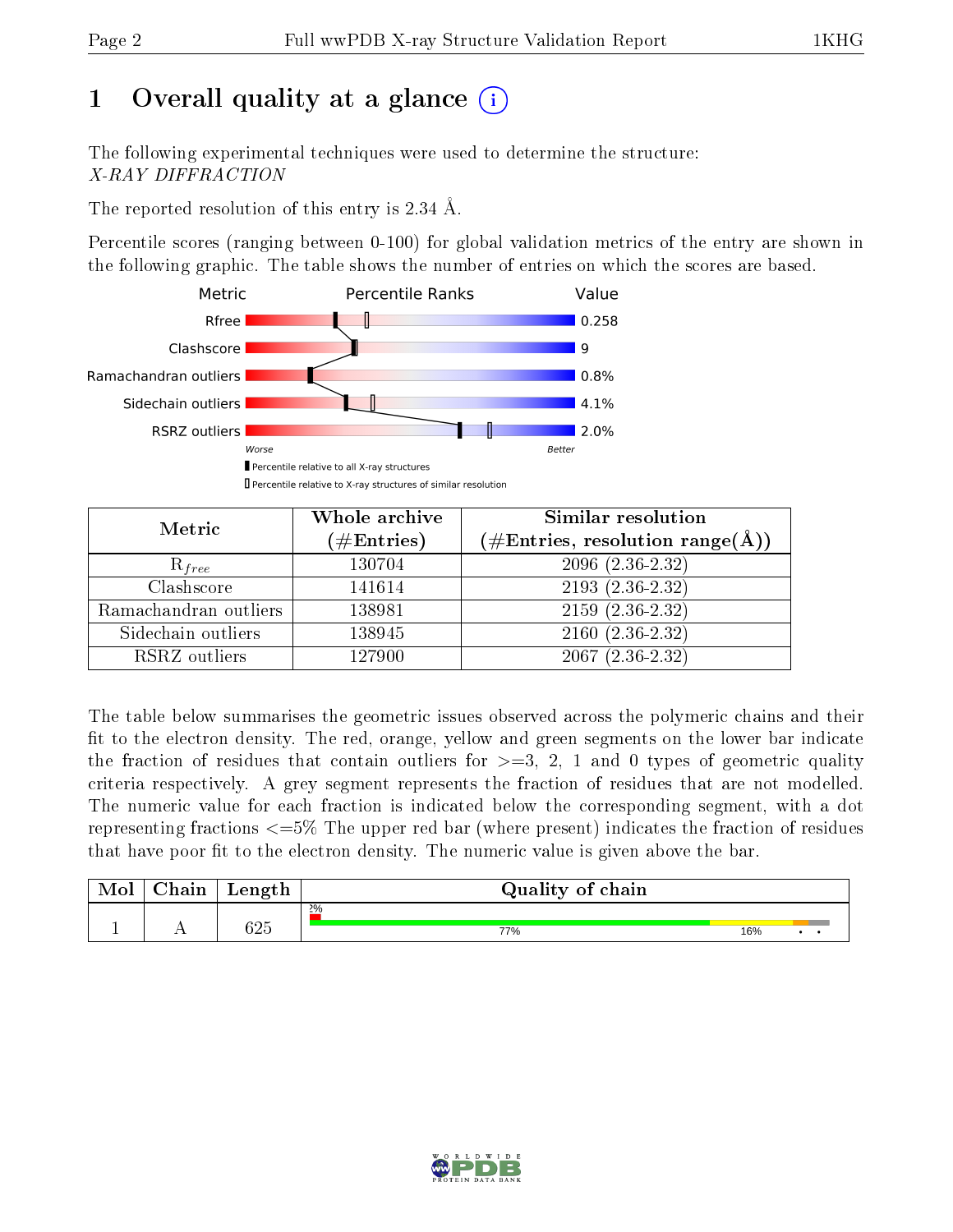# 2 Entry composition (i)

There are 4 unique types of molecules in this entry. The entry contains 4826 atoms, of which 0 are hydrogens and 0 are deuteriums.

In the tables below, the ZeroOcc column contains the number of atoms modelled with zero occupancy, the AltConf column contains the number of residues with at least one atom in alternate conformation and the Trace column contains the number of residues modelled with at most 2 atoms.

• Molecule 1 is a protein called Phosphoenolpyruvate carboxykinase, cytosolic (GTP).

| Mol | Chain Residues | Atoms                    |      |     |        | ZeroOcc∣ | $\mid$ AltConf $\mid$ Trace |  |  |
|-----|----------------|--------------------------|------|-----|--------|----------|-----------------------------|--|--|
|     | $603\,$        | Total<br>$472^{\degree}$ | 3012 | 807 | 867 35 |          |                             |  |  |

There are 6 discrepancies between the modelled and reference sequences:

| Chain | Residue | Modelled | Actual | Comment          | Reference         |
|-------|---------|----------|--------|------------------|-------------------|
|       |         | GLY      |        | CLONING ARTIFACT | UNP P35558        |
|       | $-1$    | GLU      |        | CLONING ARTIFACT | UNP P35558        |
|       |         | LEU      |        | CLONING ARTIFACT | <b>UNP P35558</b> |
|       | 267     | VAL      | ILE.   | VARIANT          | <b>UNP P35558</b> |
|       | 586     | ASP      | GLU    | VARIANT          | <b>UNP P35558</b> |
|       | 597     | VAL      | GLU    | VARIANT          | <b>UNP P35558</b> |

• Molecule 2 is MANGANESE (II) ION (three-letter code: MN) (formula: Mn).

|  | Mol   Chain   Residues | Atoms | ZeroOcc   AltConf |  |
|--|------------------------|-------|-------------------|--|
|  |                        | Total |                   |  |

• Molecule 3 is 1,2-ETHANEDIOL (three-letter code: EDO) (formula:  $C_2H_6O_2$ ).

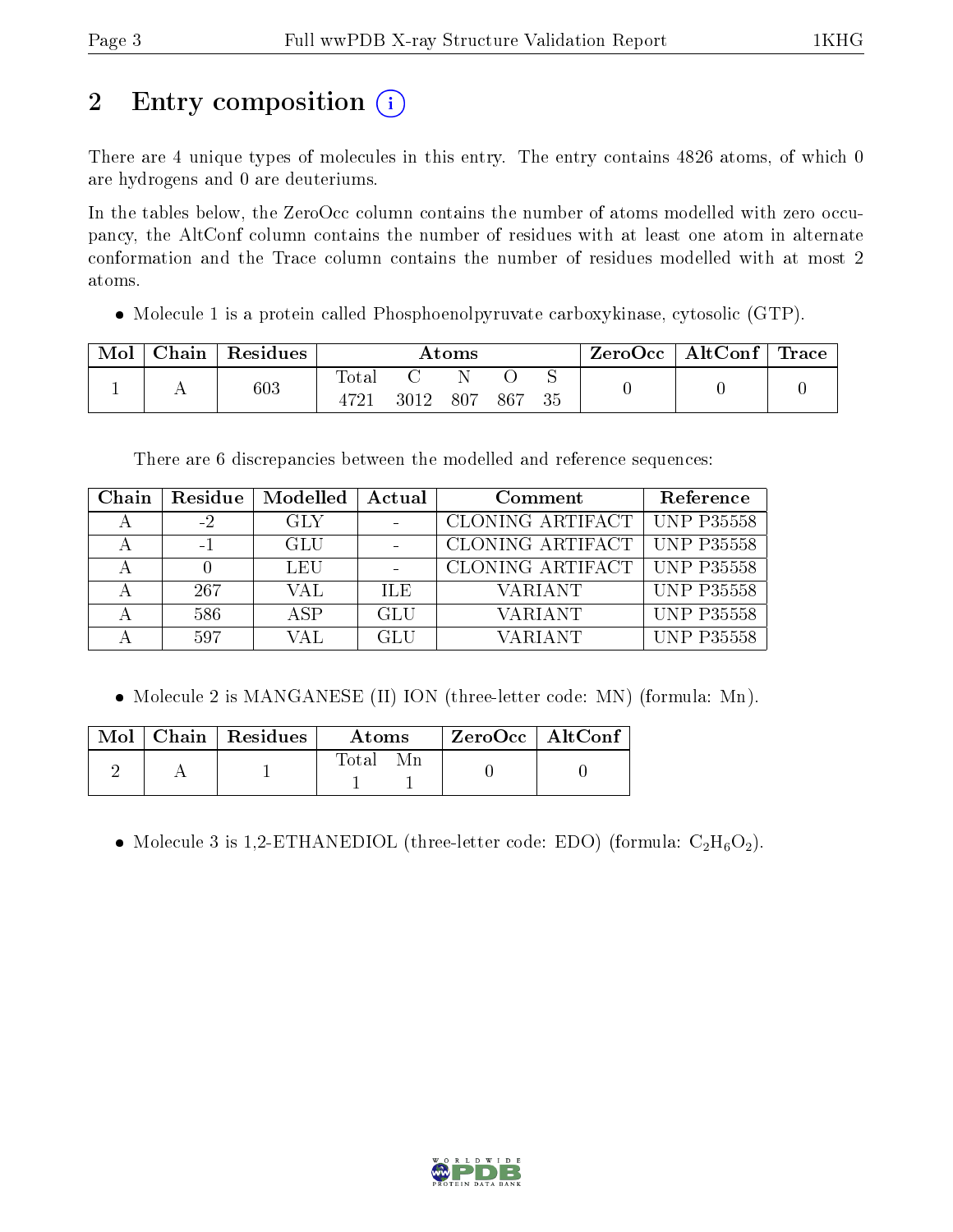

|  | Mol   Chain   Residues | Atoms     | $ZeroOcc$   AltConf |
|--|------------------------|-----------|---------------------|
|  |                        | Total C O |                     |
|  |                        | Total C O |                     |

• Molecule 4 is water.

|  | $Mol$   Chain   Residues | Atoms       | ZeroOcc   AltConf |  |
|--|--------------------------|-------------|-------------------|--|
|  |                          | Fotal<br>96 |                   |  |

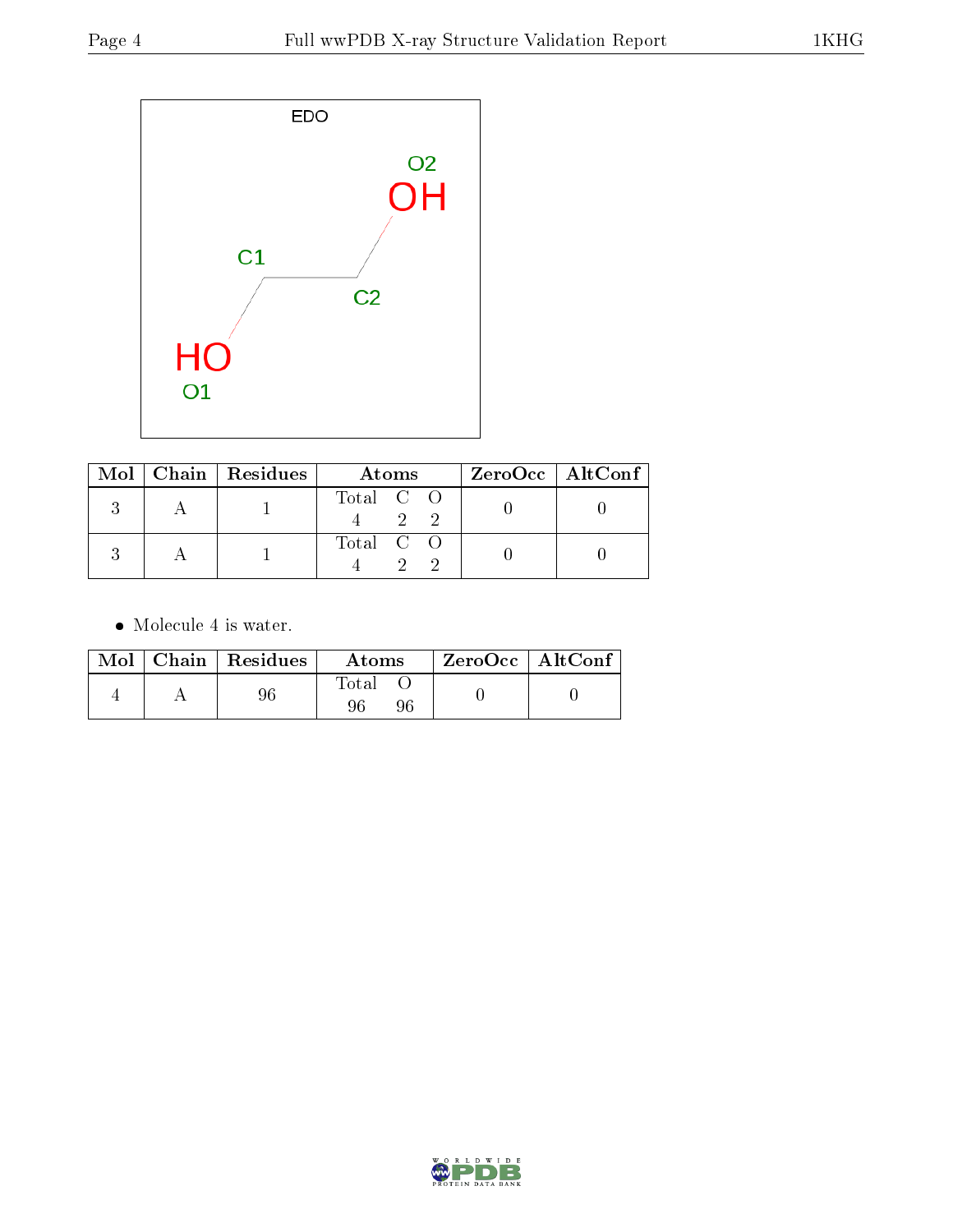# 3 Residue-property plots  $(i)$

These plots are drawn for all protein, RNA and DNA chains in the entry. The first graphic for a chain summarises the proportions of the various outlier classes displayed in the second graphic. The second graphic shows the sequence view annotated by issues in geometry and electron density. Residues are color-coded according to the number of geometric quality criteria for which they contain at least one outlier: green  $= 0$ , yellow  $= 1$ , orange  $= 2$  and red  $= 3$  or more. A red dot above a residue indicates a poor fit to the electron density (RSRZ  $> 2$ ). Stretches of 2 or more consecutive residues without any outlier are shown as a green connector. Residues present in the sample, but not in the model, are shown in grey.



• Molecule 1: Phosphoenolpyruvate carboxykinase, cytosolic (GTP)

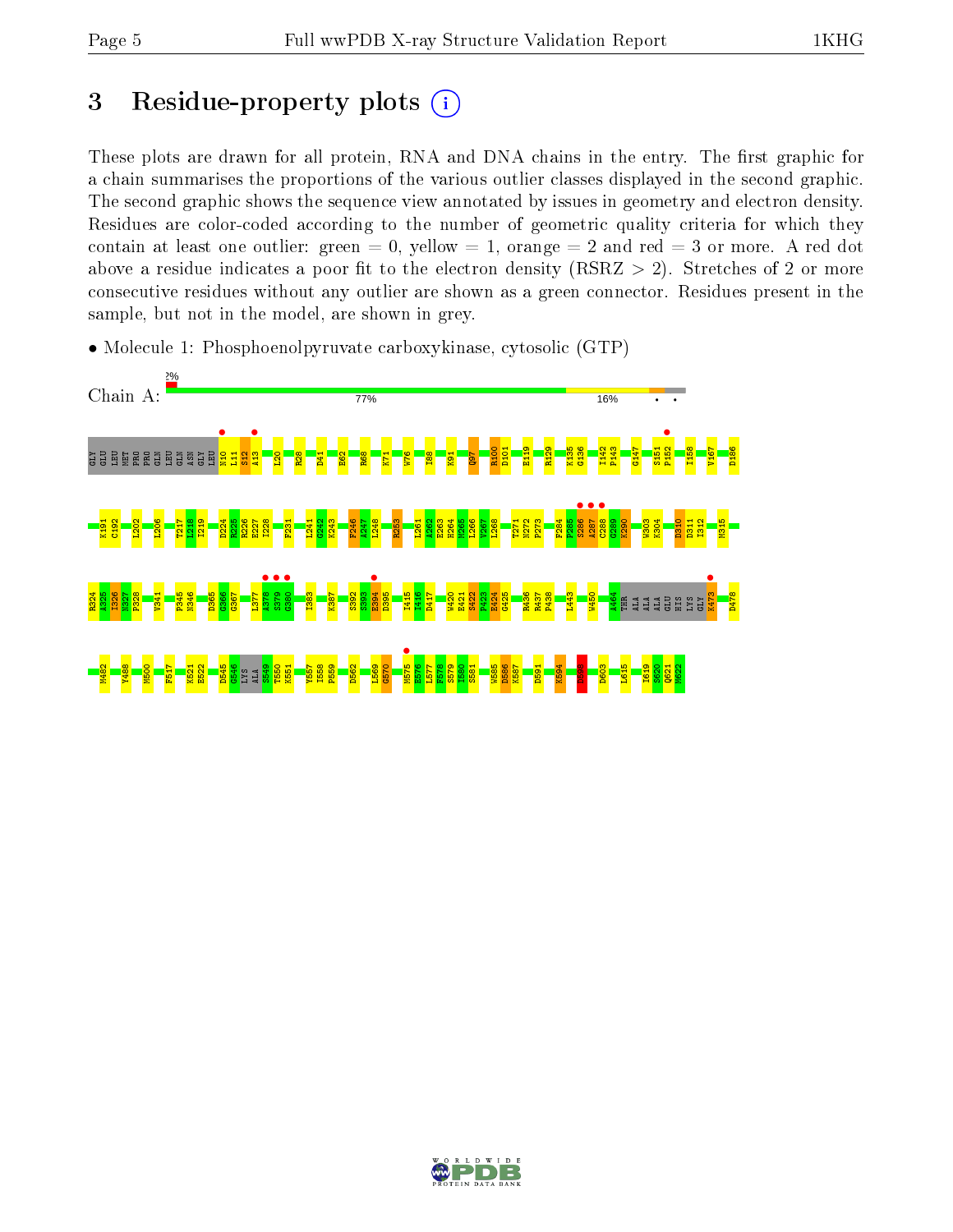# 4 Data and refinement statistics  $(i)$

| Property                                                             | Value                                             | Source     |
|----------------------------------------------------------------------|---------------------------------------------------|------------|
| Space group                                                          | $P_1$                                             | Depositor  |
| Cell constants                                                       | $60.87\text{\AA}$<br>61.97Å<br>$45.39\text{\AA}$  |            |
| a, b, c, $\alpha$ , $\beta$ , $\gamma$                               | $88.69^\circ$<br>$70.13^\circ$<br>$72.37^{\circ}$ | Depositor  |
| Resolution $(A)$                                                     | 20.00<br>$-2.34$                                  | Depositor  |
|                                                                      | 20.00<br>$-2.34$                                  | <b>EDS</b> |
| % Data completeness                                                  | $96.2(20.00-2.34)$                                | Depositor  |
| (in resolution range)                                                | 96.3 (20.00-2.34)                                 | <b>EDS</b> |
| $\mathrm{R}_{merge}$                                                 | (Not available)                                   | Depositor  |
| $\mathrm{R}_{sym}$                                                   | $0.07\,$                                          | Depositor  |
| $\langle I/\sigma(I) \rangle^{-1}$                                   | $\overline{13.35}$ (at 2.35Å)                     | Xtriage    |
| Refinement program                                                   | <b>REFMAC</b>                                     | Depositor  |
|                                                                      | $\overline{0.185}$ ,<br>0.281                     | Depositor  |
| $R, R_{free}$                                                        | 0.199<br>0.258<br>$\overline{\phantom{a}}$        | DCC        |
| $R_{free}$ test set                                                  | 1216 reflections $(5.08\%)$                       | wwPDB-VP   |
| Wilson B-factor $(A^2)$                                              | 15.0                                              | Xtriage    |
| Anisotropy                                                           | 0.314                                             | Xtriage    |
| Bulk solvent $k_{sol}(e/\mathring{A}^3)$ , $B_{sol}(\mathring{A}^2)$ | $0.39$ , $32.4$                                   | <b>EDS</b> |
| $\overline{L-test for}$ twinning <sup>2</sup>                        | $< L >$ = 0.50, $< L2$ = 0.33                     | Xtriage    |
| Estimated twinning fraction                                          | $0.010$ for $-h,-1,-k$                            | Xtriage    |
| $F_o, F_c$ correlation                                               | 0.91                                              | <b>EDS</b> |
| Total number of atoms                                                | 4826                                              | wwPDB-VP   |
| Average B, all atoms $(A^2)$                                         | 11.0                                              | wwPDB-VP   |

Xtriage's analysis on translational NCS is as follows: The largest off-origin peak in the Patterson function is  $6.97\%$  of the height of the origin peak. No significant pseudotranslation is detected.

<sup>&</sup>lt;sup>2</sup>Theoretical values of  $\langle |L| \rangle$ ,  $\langle L^2 \rangle$  for acentric reflections are 0.5, 0.333 respectively for untwinned datasets, and 0.375, 0.2 for perfectly twinned datasets.



<span id="page-5-1"></span><span id="page-5-0"></span><sup>1</sup> Intensities estimated from amplitudes.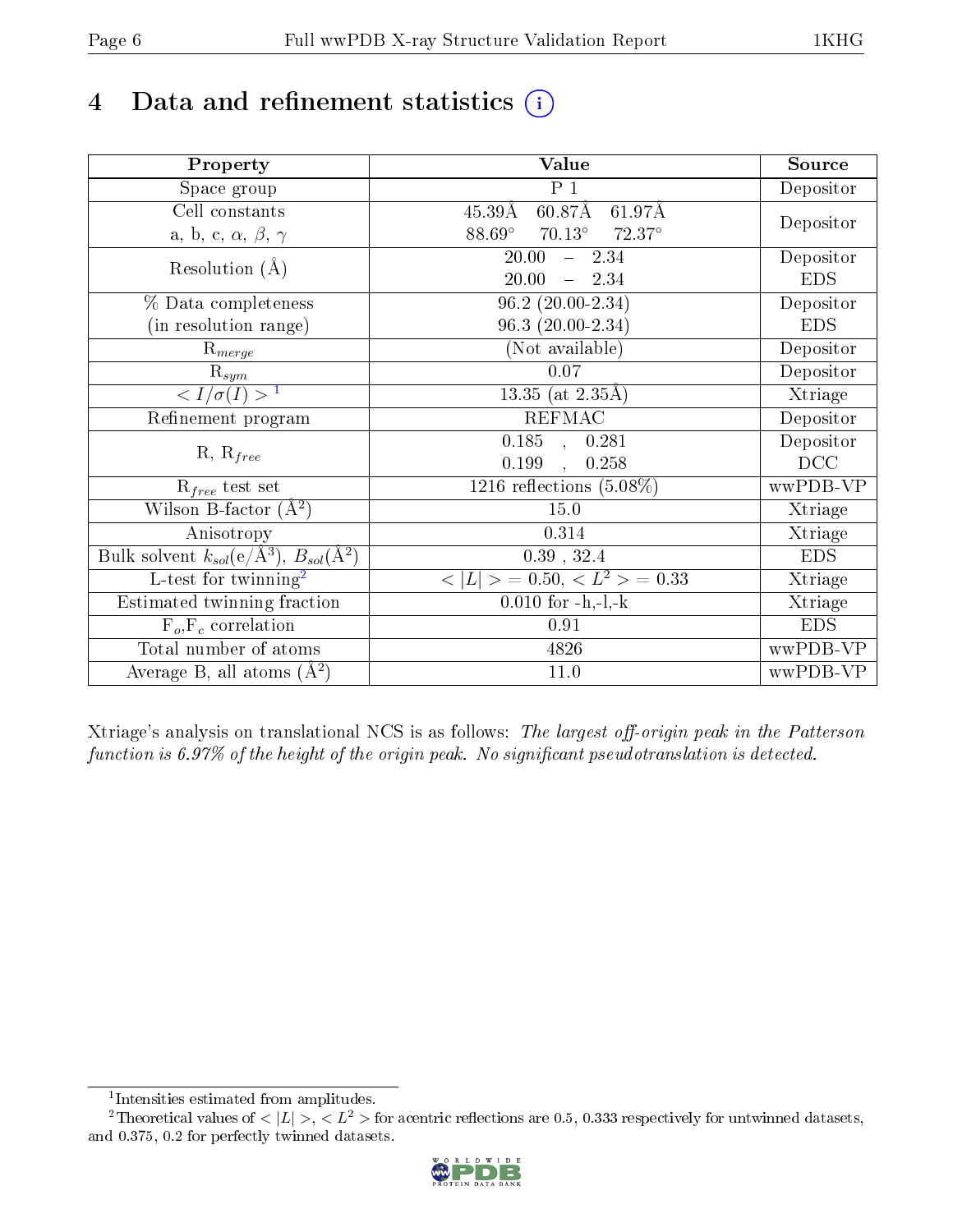# 5 Model quality  $(i)$

## 5.1 Standard geometry  $(i)$

Bond lengths and bond angles in the following residue types are not validated in this section: MN, EDO

The Z score for a bond length (or angle) is the number of standard deviations the observed value is removed from the expected value. A bond length (or angle) with  $|Z| > 5$  is considered an outlier worth inspection. RMSZ is the root-mean-square of all Z scores of the bond lengths (or angles).

| $Mol$   Chain |      | Bond lengths                         | Bond angles |                  |  |
|---------------|------|--------------------------------------|-------------|------------------|--|
|               |      | RMSZ $\vert \#  Z  > 5$ RMSZ $\vert$ |             | $\# Z  > 5$      |  |
|               | 0.25 | 0/4842                               | 0.70        | $16/6557(0.2\%)$ |  |

There are no bond length outliers.

All (16) bond angle outliers are listed below:

| Mol            | Chain | Res | <b>Type</b> | Atoms       | Z    | Observed $(°)$ | Ideal $(^\circ)$ |
|----------------|-------|-----|-------------|-------------|------|----------------|------------------|
| 1              | А     | 603 | ASP         | $CB-CG-OD2$ | 5.55 | 123.29         | 118.30           |
| 1              | А     | 562 | <b>ASP</b>  | $CB-CG-OD2$ | 5.50 | 123.25         | 118.30           |
| 1              | А     | 365 | ASP         | $CB-CG-OD2$ | 5.46 | 123.22         | 118.30           |
| $\mathbf{1}$   | А     | 101 | ASP         | $CB-CG-OD2$ | 5.43 | 123.19         | 118.30           |
| 1              | А     | 186 | ASP         | $CB-CG-OD2$ | 5.34 | 123.11         | 118.30           |
| $\mathbf{1}$   | А     | 598 | ASP         | $CB-CG-OD2$ | 5.29 | 123.06         | 118.30           |
| $\mathbf 1$    | А     | 478 | ASP         | $CB-CG-OD2$ | 5.20 | 122.98         | 118.30           |
| $\mathbf 1$    | А     | 311 | ASP         | $CB-CG-OD2$ | 5.20 | 122.98         | 118.30           |
| $\mathbf{1}$   | А     | 591 | ASP         | $CB-CG-OD2$ | 5.19 | 122.97         | 118.30           |
| $\overline{1}$ | A     | 310 | ASP         | $CB-CG-OD2$ | 5.17 | 122.95         | 118.30           |
| $\mathbf{1}$   | А     | 41  | ASP         | $CB-CG-OD2$ | 5.15 | 122.94         | 118.30           |
| $\mathbf{1}$   | А     | 395 | ASP         | $CB-CG-OD2$ | 5.12 | 122.91         | 118.30           |
| $\mathbf{1}$   | А     | 586 | <b>ASP</b>  | $CB-CG-OD2$ | 5.11 | 122.90         | 118.30           |
| 1              | А     | 545 | ASP         | $CB-CG-OD2$ | 5.07 | 122.86         | 118.30           |
| $\mathbf{1}$   | А     | 224 | ASP         | $CB-CG-OD2$ | 5.06 | 122.85         | 118.30           |
| $\mathbf{1}$   | А     | 417 | ASP         | $CB-CG-OD2$ | 5.05 | 122.85         | 118.30           |

There are no chirality outliers.

There are no planarity outliers.

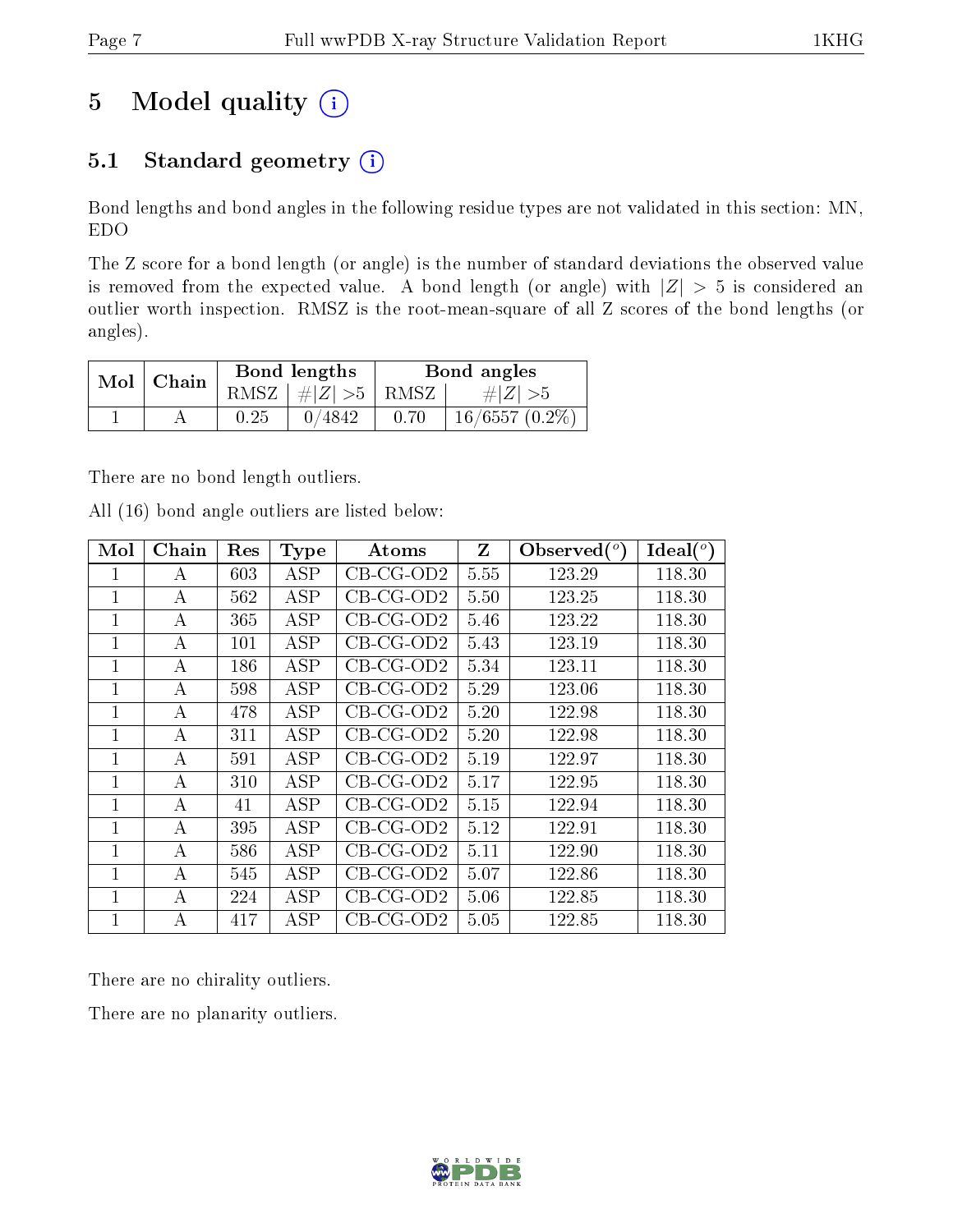### 5.2 Too-close contacts  $(i)$

In the following table, the Non-H and H(model) columns list the number of non-hydrogen atoms and hydrogen atoms in the chain respectively. The H(added) column lists the number of hydrogen atoms added and optimized by MolProbity. The Clashes column lists the number of clashes within the asymmetric unit, whereas Symm-Clashes lists symmetry related clashes.

|  |      | Mol   Chain   Non-H   H(model)   H(added) |      | Clashes   Symm-Clashes |
|--|------|-------------------------------------------|------|------------------------|
|  | 4721 |                                           | 663  |                        |
|  |      |                                           |      |                        |
|  |      |                                           |      |                        |
|  |      |                                           |      |                        |
|  | 4826 |                                           | 1675 |                        |

The all-atom clashscore is defined as the number of clashes found per 1000 atoms (including hydrogen atoms). The all-atom clashscore for this structure is 9.

All (82) close contacts within the same asymmetric unit are listed below, sorted by their clash magnitude.

| Atom-1              | Atom-2               | Interatomic    | Clash         |
|---------------------|----------------------|----------------|---------------|
|                     |                      | distance $(A)$ | overlap $(A)$ |
| 1:A:100:ARG:HH11    | 1: A:100:ARG:HG3     | 1.26           | 1.01          |
| 1:A:392:SER:OG      | 1:A:394:GLU:HG3      | 1.66           | 0.95          |
| 1:A:100:ARG:HH11    | 1:A:100:ARG:CG       | 1.90           | 0.83          |
| 1: A:88: ILE: HG21  | 1: A:91: LYS: HD3    | 1.61           | 0.82          |
| 1:A:142:ILE:HD11    | 1: A: 167: VAL:HG22  | 1.63           | 0.80          |
| 1:A:287:ALA:HB1     | 1:A:436:ARG:NH2      | 1.98           | 0.78          |
| 1: A:288: CYS:H     | 1:A:436:ARG:HE       | 1.32           | 0.77          |
| 1:A:71:LYS:HD2      | 1:A:367:GLY:HA3      | 1.74           | 0.69          |
| 1:A:473:LYS:N       | 1: A:473: LYS: HD2   | 2.09           | 0.67          |
| 1:A:100:ARG:NH1     | 1: A:100:ARG:HG3     | 1.99           | 0.66          |
| 1:A:287:ALA:HB3     | 1: A:436:ARG:NE      | 2.12           | 0.65          |
| 1:A:248:LEU:HG      | 1:A:312:ILE:HD12     | 1.79           | 0.63          |
| 1: A:246:PHE:C      | $1: A:246:$ PHE:CD1  | 2.72           | 0.62          |
| 1:A:422:SER:OG      | 1:A:424:GLU:HG2      | 2.00           | 0.61          |
| 1: A:284:PHE:HB2    | 1:A:290:LYS:HG2      | 1.82           | 0.60          |
| 1:A:71:LYS:HD2      | 1: A: 367: GLY: CA   | 2.30           | 0.60          |
| 1:A:219:ILE:HD12    | 1: A:219: ILE:N      | 2.18           | 0.59          |
| 1: A:20:LEU:HD22    | 1:A:28:ARG:NE        | 2.17           | 0.59          |
| 1: A:443:LEU:HD22   | 1: A: 577: LEU: HD21 | 1.85           | 0.58          |
| 1: A:288:CYS:SG     | 1: A:436:ARG:HG3     | 2.43           | 0.58          |
| 1:A:287:ALA:HB1     | 1: A: 436: ARG: HH21 | 1.68           | 0.57          |
| 1:A:550:THR:HB      | 1: A: 557: TYR: HB3  | 1.87           | 0.57          |
| 1: A: 135: LYS: HG3 | 1: A: 136: GLY: N    | 2.19           | 0.57          |

Continued on next page...

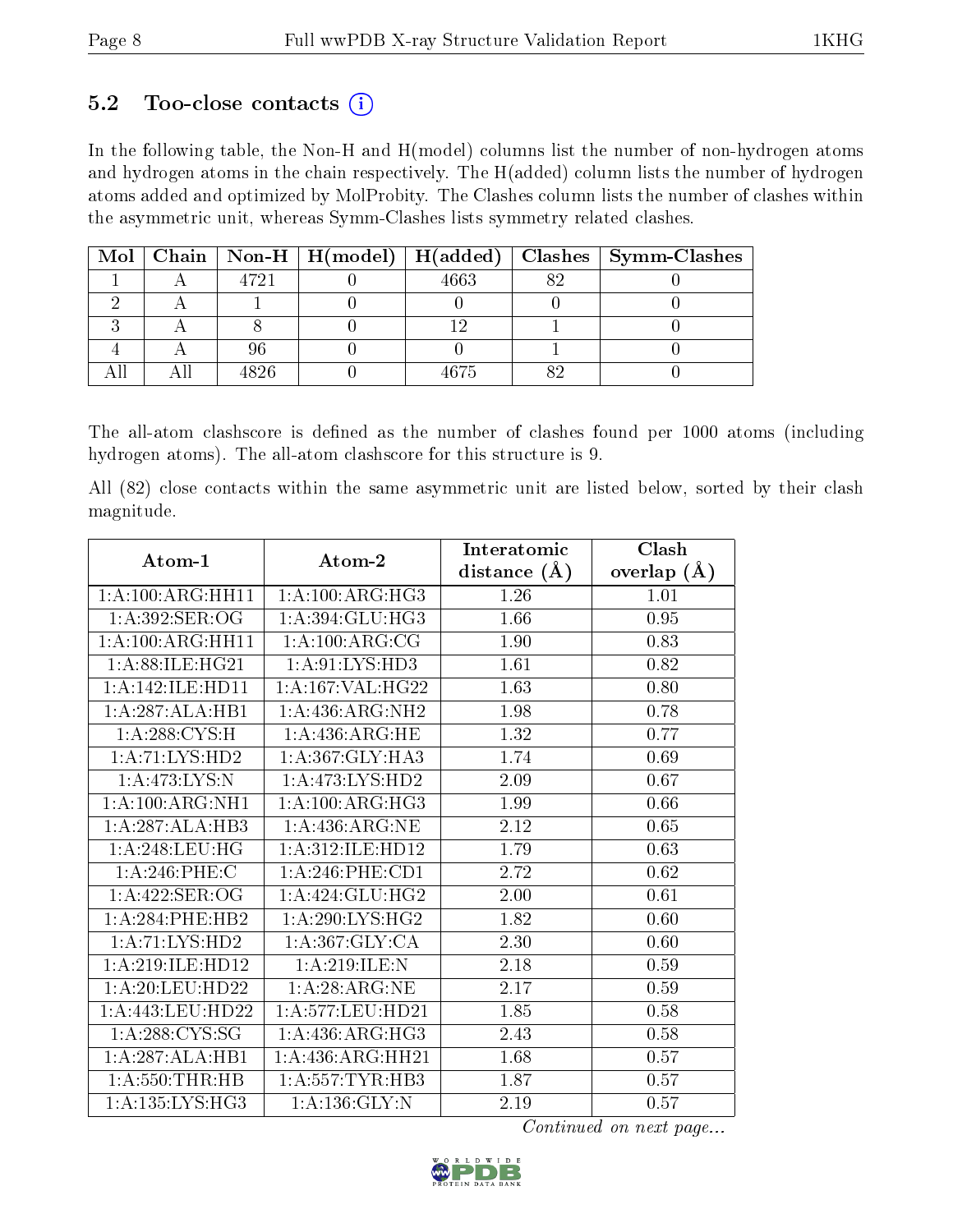| Continuea from previous page |                      | Interatomic       | Clash           |  |
|------------------------------|----------------------|-------------------|-----------------|--|
| Atom-1                       | Atom-2               | distance $(A)$    | overlap $(\AA)$ |  |
| 1: A:315: MET:HA             | 1:A:324:ARG:O        | 2.06              | 0.56            |  |
| 1: A:420:TRP:CE2             | 1: A:421: GLU:HG3    | $\overline{2}.42$ | 0.55            |  |
| 1: A:569:LEU:C               | 1: A:570: GLY:O      | 2.43              | 0.55            |  |
| 1: A:88: ILE: CG2            | 1:A:91:LYS:HD3       | 2.36              | 0.54            |  |
| 1:A:287:ALA:CB               | 1: A: 436: ARG: NH2  | 2.69              | 0.53            |  |
| 1:A:326:ILE:HG22             | 1: A:425: GLY:HA2    | 1.89              | 0.53            |  |
| 1: A:91: LYS: HG2            | 1:A:217:THR:O        | 2.09              | 0.53            |  |
| 1: A: 436: ARG: HG2          | 1: A:517:PHE:CD1     | 2.44              | 0.52            |  |
| 1:A:246:PHE:C                | 1:A:246:PHE:HD1      | 2.13              | 0.52            |  |
| 1: A: 551: LYS: HD3          | 1: A: 558: ILE: HD11 | 1.92              | 0.52            |  |
| 1:A:253:ARG:HG2              | 1: A:488: TYR:HB3    | 1.94              | 0.50            |  |
| 1:A:129:ARG:HG3              | 1:A:129:ARG:HH11     | 1.77              | $0.50\,$        |  |
| 1: A:272: ASN:HB2            | 1:A:273:PRO:CD       | 2.42              | 0.49            |  |
| 1: A: 450: TRP: HA           | 3:A:702:EDO:H22      | 1.95              | 0.49            |  |
| 1: A:268:LEU:C               | 1:A:268:LEU:HD12     | 2.33              | 0.49            |  |
| 1: A: 585: TRP: HB3          | 1:A:619:ILE:HD13     | 1.94              | 0.49            |  |
| 1:A:143:PRO:HA               | 1: A: 158: ILE: HD13 | 1.95              | 0.48            |  |
| 1:A:377:LEU:HD11             | 1:A:383:ILE:HD11     | 1.96              | 0.48            |  |
| 1:A:290:LYS:HE2              | 1: A:310: ASP:O      | 2.14              | 0.48            |  |
| 1: A:569:LEU:O               | 1: A:570: GLY:O      | 2.31              | 0.47            |  |
| 1: A:266:LEU:C               | 1: A:266:LEU:HD12    | 2.35              | 0.47            |  |
| 1: A:271:THR:HB              | 1:A:304:LYS:HB3      | 1.97              | 0.47            |  |
| 1: A:62: GLU:OE1             | 1: A:62: GLU: HA     | 2.15              | 0.47            |  |
| 1:A:248:LEU:HG               | 1:A:312:ILE:CD1      | 2.45              | 0.47            |  |
| 1: A:68: ARG:HD3             | 1:A:76:TRP:CZ2       | 2.50              | 0.47            |  |
| 1: A:11:LEV:O                | 1:A:13:ALA:N         | $\overline{2}.48$ | 0.46            |  |
| 1: A: 191: LYS: HB2          | 1: A: 227: GLU: HG2  | 1.97              | 0.46            |  |
| 1:A:287:ALA:HB3              | 1: A: 436: ARG: CZ   | 2.45              | 0.46            |  |
| 1:A:129:ARG:HB3              | 1: A:231:PHE:CE1     | 2.50              | 0.46            |  |
| 1:A:288:CYS:N                | 1: A:436:ARG:HE      | 2.08              | 0.45            |  |
| 1:A:100:ARG:NH1              | 1: A:100:ARG:CG      | 2.61              | 0.45            |  |
| 1:A:246:PHE:O                | 1: A:246:PHE:HD1     | 2.00              | 0.45            |  |
| 1: A:248:LEU:HD21            | 1: A:263: GLU: C     | 2.37              | 0.44            |  |
| 1:A:287:ALA:CB               | 1: A: 436: ARG: CZ   | 2.95              | 0.44            |  |
| 1: A:68: ARG:HD3             | 1: A:76:TRP:CH2      | 2.52              | 0.44            |  |
| 1:A:192:CYS:HB3              | 1:A:241:LEU:HD12     | 1.99              | 0.44            |  |
| 1:A:147:GLY:HA2              | 1: A:328: PRO:HA     | 2.00              | 0.44            |  |
| 1:A:217:THR:HA               | $1: A:231:$ PHE: $O$ | 2.18              | 0.44            |  |
| 1: A:346: ASN:ND2            | 1: A: 415: ILE: HD13 | 2.33              | 0.43            |  |
| 1: A:587:LYS:HG3             | 4:A:797:HOH:O        | 2.17              | 0.43            |  |
| 1: A:142: ILE: HA            | 1:A:143:PRO:HD3      | 1.84              | 0.43            |  |

Continued from previous page.

Continued on next page...

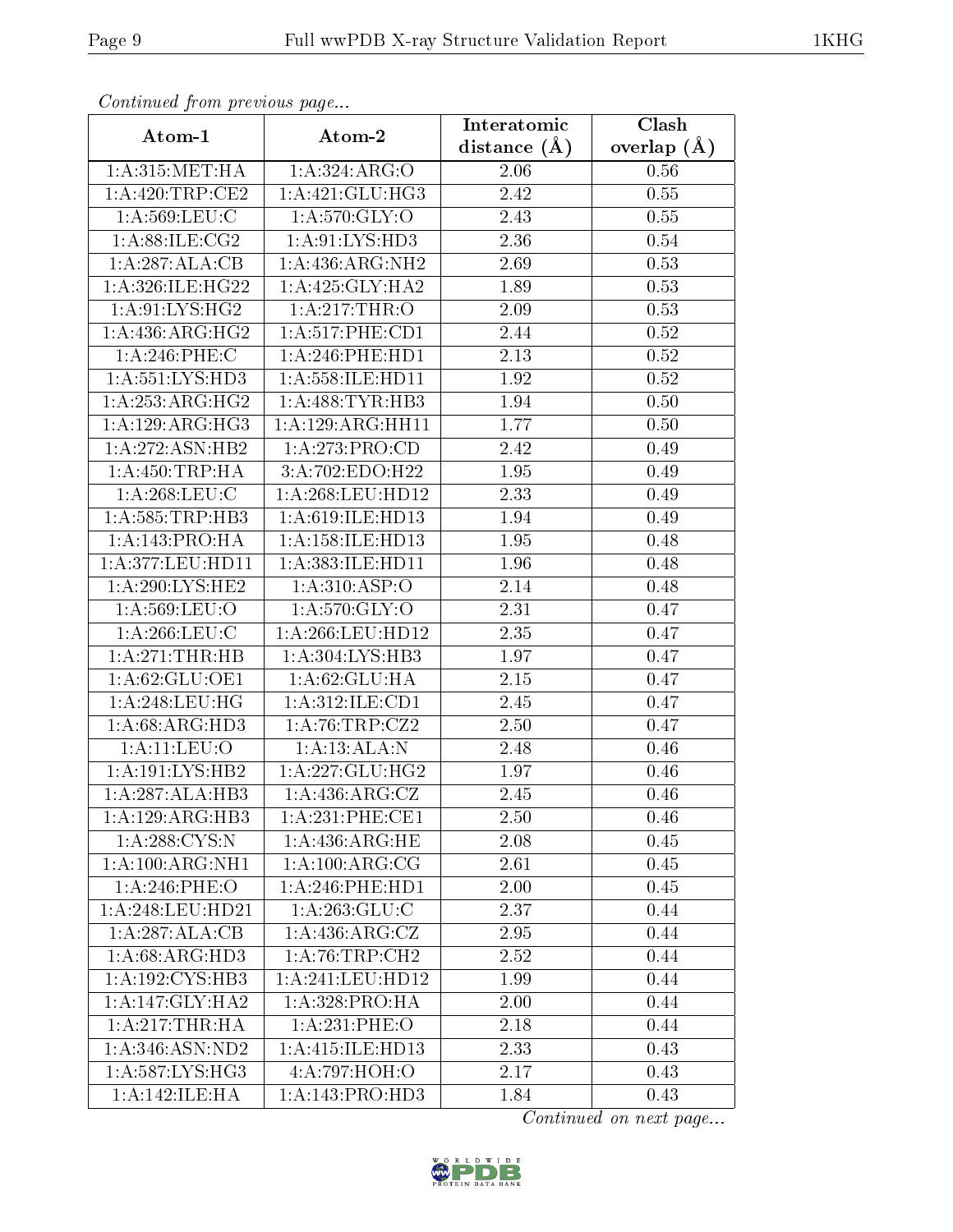| Atom-1              | Atom-2              | Interatomic      | Clash         |
|---------------------|---------------------|------------------|---------------|
|                     |                     | distance $(\AA)$ | overlap $(A)$ |
| 1: A:473: LYS:N     | 1: A:473: LYS:CD    | 2.76             | 0.43          |
| 1: A:261:LEU:HD11   | 1: A:500:MET:SD     | 2.59             | 0.43          |
| 1: A:97: GLN: HG2   | 1: A:119: GLU:OE2   | 2.18             | 0.43          |
| 1: A:437: ARG: HA   | 1: A: 438: PRO: HD2 | 1.92             | 0.42          |
| 1:A:558:ILE:HB      | 1: A: 559: PRO:CD   | 2.49             | 0.42          |
| 1: A: 594: LYS: O   | 1:A:598:ASP:HB2     | 2.19             | 0.42          |
| 1: A:326: ILE: HG22 | 1:A:425:GLY:CA      | 2.50             | 0.42          |
| 1:A:228:ILE:CD1     | 1: A:246:PHE:HB2    | 2.50             | 0.41          |
| 1: A:241:LEU:O      | 1: A:246:PHE:HB3    | 2.19             | 0.41          |
| 1: A:615:LEU:O      | 1:A:619:ILE:HG13    | 2.20             | 0.41          |
| 1:A:341:VAL:O       | 1: A:345: PRO:HD3   | 2.20             | 0.41          |
| 1: A:521: LYS: HG3  | 1: A: 522: GLU: CD  | 2.40             | 0.41          |
| 1: A: 558: ILE: HB  | 1: A: 559: PRO: HD2 | 2.02             | 0.41          |
| 1:A:10:ASN:ND2      | 1: A: 11: LEU: H    | 2.19             | 0.41          |
| 1:A:273:PRO:HD3     | 1: A: 303: TRP: CE2 | 2.56             | 0.41          |
| 1: A:202:LEU:HD13   | 1: A:206:LEU:HB2    | 2.02             | 0.40          |
| 1: A:264: HIS: HB2  | 1: A:482: MET:SD    | 2.61             | 0.40          |
| 1: A:151:SER:HA     | 1:A:152:PRO:HD3     | 1.87             | 0.40          |

Continued from previous page...

There are no symmetry-related clashes.

#### 5.3 Torsion angles  $(i)$

#### 5.3.1 Protein backbone (i)

In the following table, the Percentiles column shows the percent Ramachandran outliers of the chain as a percentile score with respect to all X-ray entries followed by that with respect to entries of similar resolution.

The Analysed column shows the number of residues for which the backbone conformation was analysed, and the total number of residues.

| $\mid$ Mol $\mid$ Chain $\mid$ | Analysed Favoured   Allowed   Outliers   Percentiles                        |  |  |  |
|--------------------------------|-----------------------------------------------------------------------------|--|--|--|
|                                | $\mid 597/625 (96\%) \mid 571 (96\%) \mid 21 (4\%) \mid 5 (1\%) \mid 19$ 20 |  |  |  |

All (5) Ramachandran outliers are listed below:

| Mol | Chain | Res | L'ype  |
|-----|-------|-----|--------|
|     |       | 286 | . н. н |
|     |       | 19  | √H¦R   |
|     |       | 243 |        |

Continued on next page...

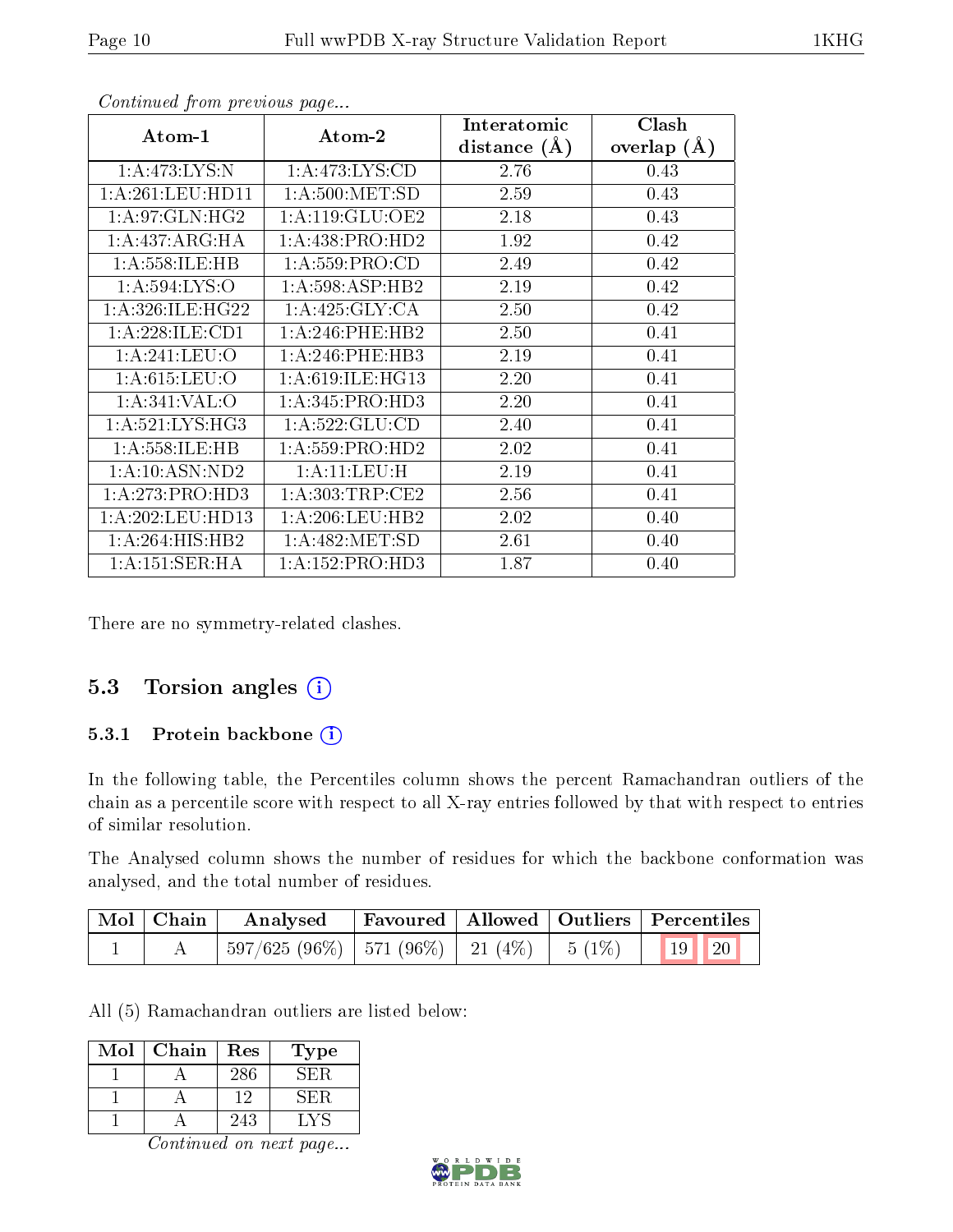Continued from previous page...

| $\operatorname{Mol}$ | Chain | Res | ype   |
|----------------------|-------|-----|-------|
|                      |       |     |       |
|                      |       |     | ب الت |

#### 5.3.2 Protein sidechains  $(i)$

In the following table, the Percentiles column shows the percent sidechain outliers of the chain as a percentile score with respect to all X-ray entries followed by that with respect to entries of similar resolution.

The Analysed column shows the number of residues for which the sidechain conformation was analysed, and the total number of residues.

| Mol   Chain | Analysed                                 | Rotameric   Outliers   Percentiles |                                                                         |  |
|-------------|------------------------------------------|------------------------------------|-------------------------------------------------------------------------|--|
|             | $508/523$ (97\%)   487 (96\%)   21 (4\%) |                                    | $\begin{array}{ c c c c c }\n\hline\n & 30 & \ldots \end{array}$<br> 38 |  |

All (21) residues with a non-rotameric sidechain are listed below:

| Mol            | Chain                               | Res             | Type                            |
|----------------|-------------------------------------|-----------------|---------------------------------|
| $\mathbf{1}$   | $\rm A$                             | 12              | <b>SER</b>                      |
| $\overline{1}$ | $\overline{A}$                      | $\overline{97}$ | $\overline{\text{GLN}}$         |
| $\mathbf{1}$   | $\overline{A}$                      | 100             | $\rm{ARG}$                      |
| $\overline{1}$ | $\frac{\overline{A}}{\overline{A}}$ | 226             | $\rm{ARG}$                      |
| $\overline{1}$ |                                     | 246             | PHE                             |
| $\overline{1}$ | $\overline{A}$                      | 253             | $\rm{ARG}$                      |
| $\overline{1}$ | $\overline{A}$                      | 286             | $\overline{\text{SER}}$         |
| $\mathbf{1}$   | $\overline{A}$                      | 290             | <b>LYS</b>                      |
| $\overline{1}$ | $\overline{A}$                      | 326             | <b>ILE</b>                      |
| $\overline{1}$ | $\overline{A}$                      | 387             | $\overline{\text{L} \text{YS}}$ |
| $\overline{1}$ | $\overline{A}$                      | 394             | GLU                             |
| $\overline{1}$ | $\overline{A}$                      | 422             | SER                             |
| $\mathbf{1}$   | $\overline{A}$                      | 424             | $\overline{{\rm GLU}}$          |
| $\overline{1}$ | $\frac{1}{\overline{A}}$            | 473             | $\overline{I} \overline{Y} S$   |
| $\mathbf{1}$   | $\overline{A}$                      | 575             | MET                             |
| $\overline{1}$ | $\overline{A}$                      | 579             | <b>SER</b>                      |
| $\overline{1}$ | $\overline{A}$                      | 581             | <b>SER</b>                      |
| $\mathbf{1}$   | $\overline{\rm A}$                  | 586             | ASP                             |
| $\overline{1}$ | $\overline{A}$                      | 594             | $\overline{\text{LYS}}$         |
| $\mathbf{1}$   | $\frac{A}{A}$                       | 598             | <b>ASP</b>                      |
| $\overline{1}$ |                                     | 621             | GLN                             |

Some sidechains can be flipped to improve hydrogen bonding and reduce clashes. All (2) such sidechains are listed below:

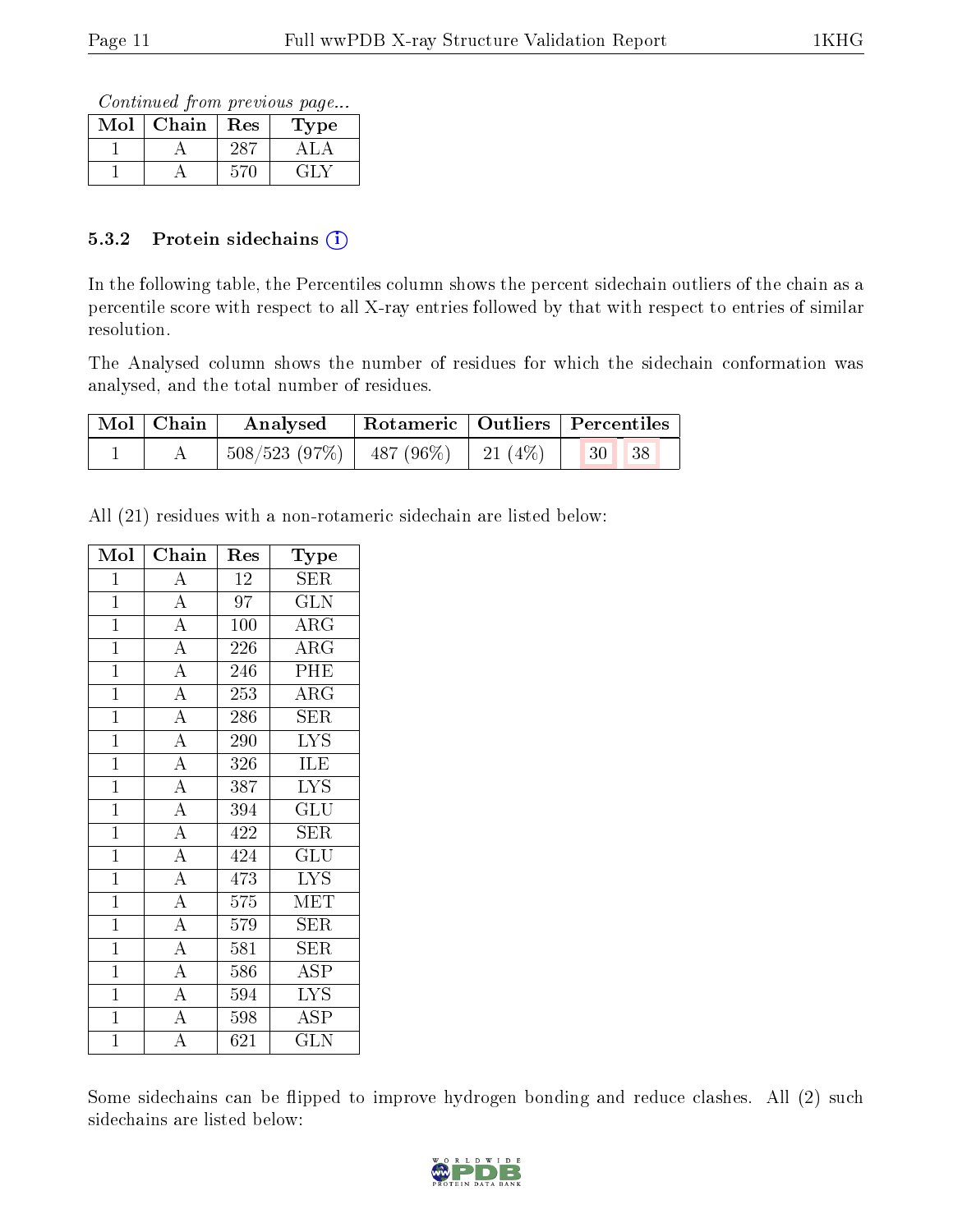| Mol | Chain | $\operatorname{Res}% \left( \mathcal{N}\right) \equiv\operatorname{Res}(\mathcal{N}_{0},\mathcal{N}_{0})$ | Type      |
|-----|-------|-----------------------------------------------------------------------------------------------------------|-----------|
|     |       |                                                                                                           |           |
|     |       | 691                                                                                                       | $\pm 1$ . |

#### 5.3.3 RNA  $(i)$

There are no RNA molecules in this entry.

#### 5.4 Non-standard residues in protein, DNA, RNA chains (i)

There are no non-standard protein/DNA/RNA residues in this entry.

#### 5.5 Carbohydrates (i)

There are no carbohydrates in this entry.

### 5.6 Ligand geometry  $(i)$

Of 3 ligands modelled in this entry, 1 is monoatomic - leaving 2 for Mogul analysis.

In the following table, the Counts columns list the number of bonds (or angles) for which Mogul statistics could be retrieved, the number of bonds (or angles) that are observed in the model and the number of bonds (or angles) that are defined in the Chemical Component Dictionary. The Link column lists molecule types, if any, to which the group is linked. The Z score for a bond length (or angle) is the number of standard deviations the observed value is removed from the expected value. A bond length (or angle) with  $|Z| > 2$  is considered an outlier worth inspection. RMSZ is the root-mean-square of all Z scores of the bond lengths (or angles).

| Mol |      |     |     |                          |          |      |         |        |      |         |  |  |  |  | $\vert$ Chain $\vert$ Res | $\mathop{\rm Link}\nolimits$ |  | Bond lengths |  |  | Bond angles |  |
|-----|------|-----|-----|--------------------------|----------|------|---------|--------|------|---------|--|--|--|--|---------------------------|------------------------------|--|--------------|--|--|-------------|--|
|     | Type |     |     |                          | Counts - | RMSZ | $\# Z $ | Counts | RMSZ | $\ E\ $ |  |  |  |  |                           |                              |  |              |  |  |             |  |
| ◡   | EDO  | 7 T | 702 | $\sim$                   | 3,3,3    | 0.28 |         | າາາ    | 0.35 |         |  |  |  |  |                           |                              |  |              |  |  |             |  |
|     | EDO  |     | 703 | $\overline{\phantom{a}}$ | 3.3.3    | 0.29 |         | າາາ    | 0.32 |         |  |  |  |  |                           |                              |  |              |  |  |             |  |

In the following table, the Chirals column lists the number of chiral outliers, the number of chiral centers analysed, the number of these observed in the model and the number defined in the Chemical Component Dictionary. Similar counts are reported in the Torsion and Rings columns. '-' means no outliers of that kind were identified.

|     |     |        | Mol   Type   Chain   Res   Link   Chirals   Torsions   Rings |  |
|-----|-----|--------|--------------------------------------------------------------|--|
| EDO | 702 | $\sim$ |                                                              |  |
| EDC | 703 |        |                                                              |  |

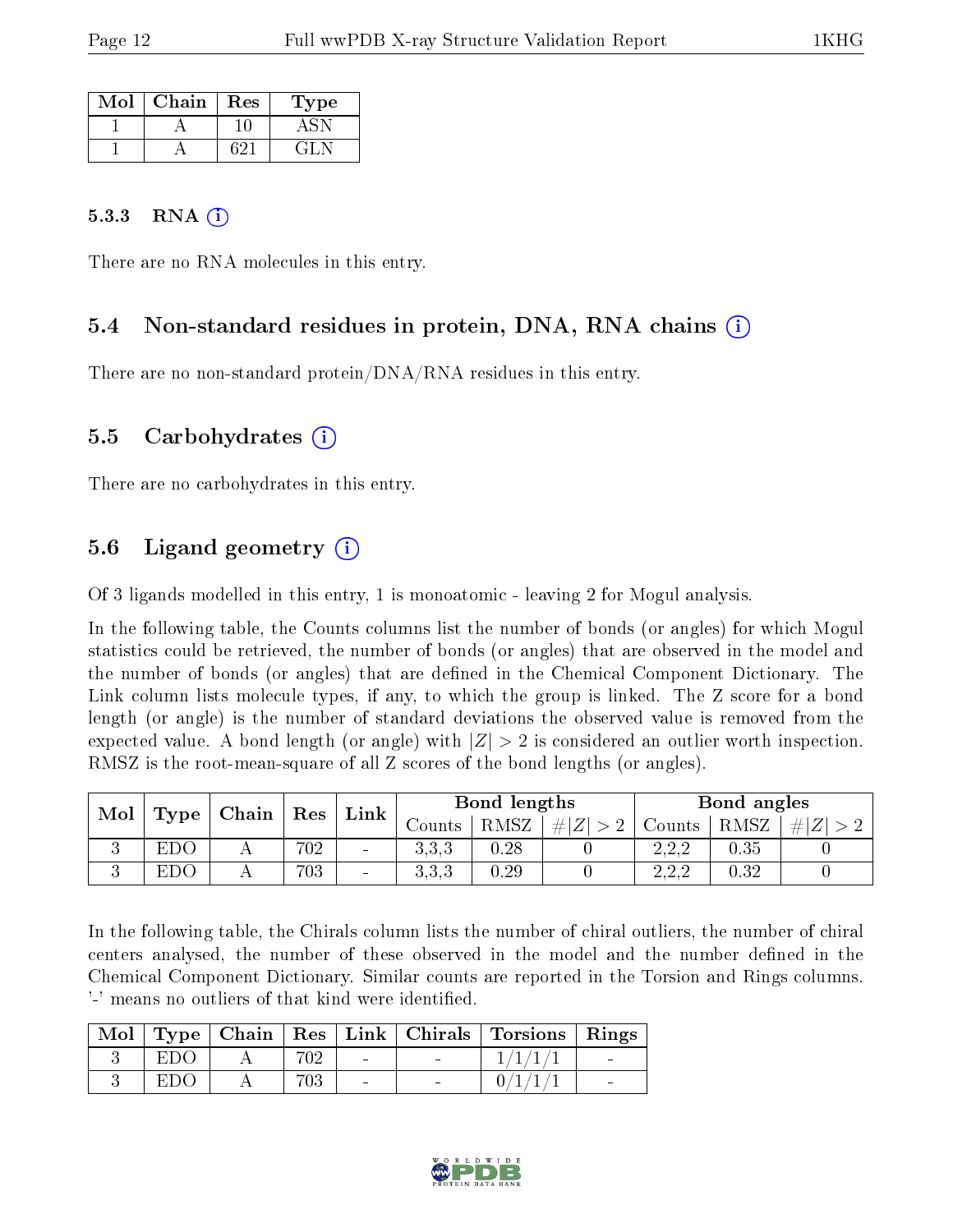There are no bond length outliers.

There are no bond angle outliers.

There are no chirality outliers.

All (1) torsion outliers are listed below:

| $\mid$ Mol $\mid$ Chain $\mid$ Res $\mid$ Type |  | Atoms                  |
|------------------------------------------------|--|------------------------|
|                                                |  | $EDO$   $O1$ -C1-C2-O2 |

There are no ring outliers.

1 monomer is involved in 1 short contact:

|  |         | Mol   Chain   Res   Type   Clashes   Symm-Clashes |
|--|---------|---------------------------------------------------|
|  | 702 EDO |                                                   |

### 5.7 [O](https://www.wwpdb.org/validation/2017/XrayValidationReportHelp#nonstandard_residues_and_ligands)ther polymers (i)

There are no such residues in this entry.

### 5.8 Polymer linkage issues (i)

There are no chain breaks in this entry.

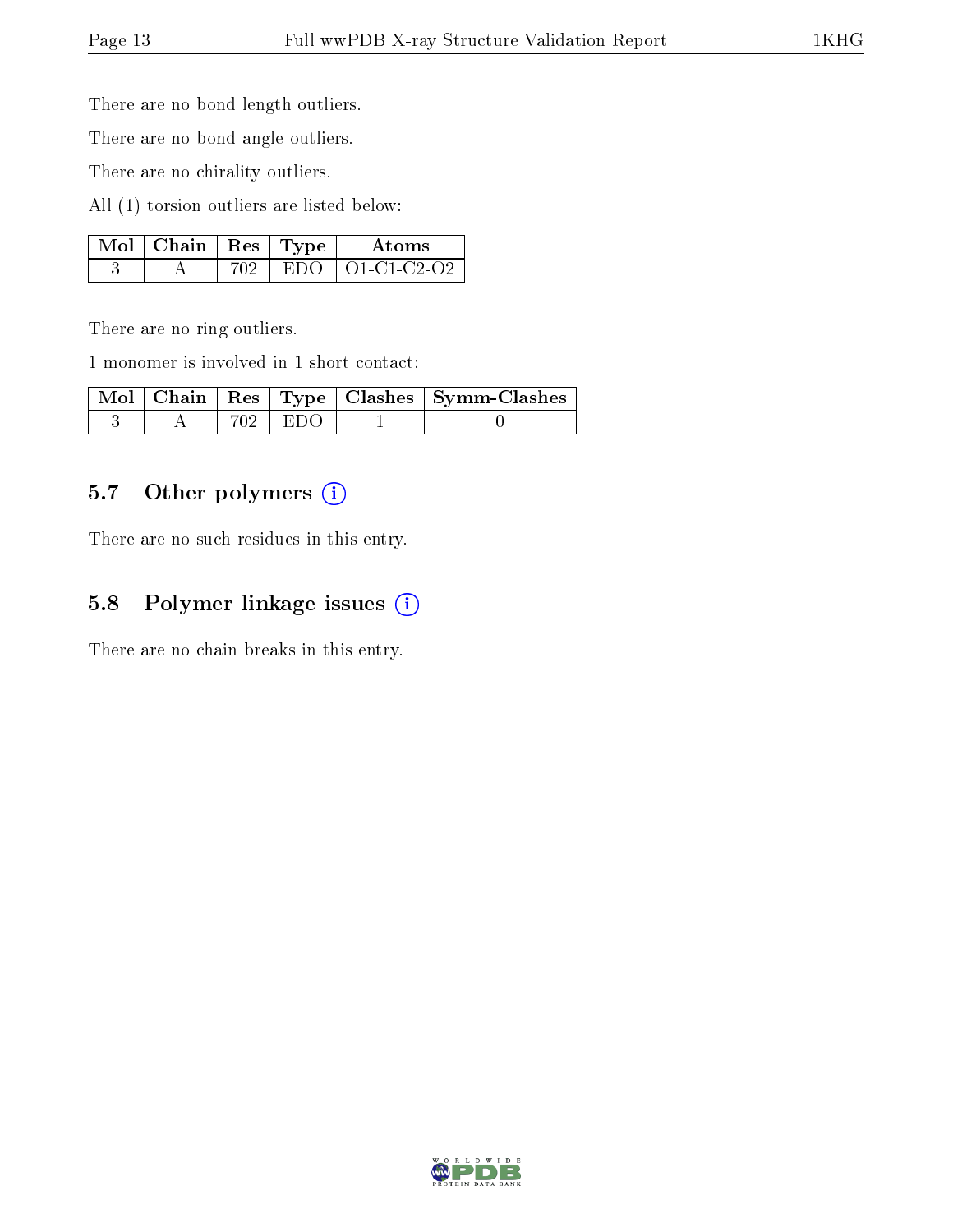# 6 Fit of model and data  $\circ$

## 6.1 Protein, DNA and RNA chains (i)

In the following table, the column labelled  $#RSRZ>2'$  contains the number (and percentage) of RSRZ outliers, followed by percent RSRZ outliers for the chain as percentile scores relative to all X-ray entries and entries of similar resolution. The OWAB column contains the minimum, median,  $95<sup>th</sup>$  percentile and maximum values of the occupancy-weighted average B-factor per residue. The column labelled  $Q< 0.9$  lists the number of (and percentage) of residues with an average occupancy less than 0.9.

| $\blacksquare$ Mol $\vert$ Chain | Analysed        | ${ <\hspace{-1.5pt} {\rm RSRZ}\hspace{-1.5pt}>}$ | $\#RSRZ\!\!>\!2$                  | $\mid$ OWAB(Å <sup>2</sup> ) $\mid$ Q<0.9 $\mid$ |  |
|----------------------------------|-----------------|--------------------------------------------------|-----------------------------------|--------------------------------------------------|--|
|                                  | $603/625(96\%)$ | $-0.24$                                          | 12 (1\%)   65   74   3, 9, 29, 45 |                                                  |  |

All (12) RSRZ outliers are listed below:

| Mol | Chain        | $\operatorname{Res}% \left( \mathcal{N}\right) \equiv\operatorname{Res}(\mathcal{N}_{0})\cap\mathcal{N}_{1}$ | Type       | <b>RSRZ</b> |
|-----|--------------|--------------------------------------------------------------------------------------------------------------|------------|-------------|
| 1   | A            | 287                                                                                                          | ALA        | 5.2         |
| 1   | A            | 288                                                                                                          | <b>CYS</b> | 4.2         |
| 1   | A            | 286                                                                                                          | SER.       | 3.4         |
| 1   | А            | 575                                                                                                          | MET        | 3.1         |
| 1   | A            | 379                                                                                                          | SER.       | 2.8         |
| 1   | А            | 10                                                                                                           | <b>ASN</b> | 2.7         |
| 1   | $\mathbf{A}$ | 473                                                                                                          | LYS        | 2.7         |
| 1   | A            | 380                                                                                                          | <b>GLY</b> | 2.2         |
| 1   | А            | 394                                                                                                          | GLU        | 2.2         |
| 1   | A            | 13                                                                                                           | ALA        | 2.2         |
| 1   | А            | 378                                                                                                          | ALA        | 2.2         |
| 1   |              | 152                                                                                                          | PRO        | 2.0         |

### 6.2 Non-standard residues in protein, DNA, RNA chains  $(i)$

There are no non-standard protein/DNA/RNA residues in this entry.

### 6.3 Carbohydrates (i)

There are no carbohydrates in this entry.

## 6.4 Ligands  $(i)$

In the following table, the Atoms column lists the number of modelled atoms in the group and the number defined in the chemical component dictionary. The B-factors column lists the minimum,